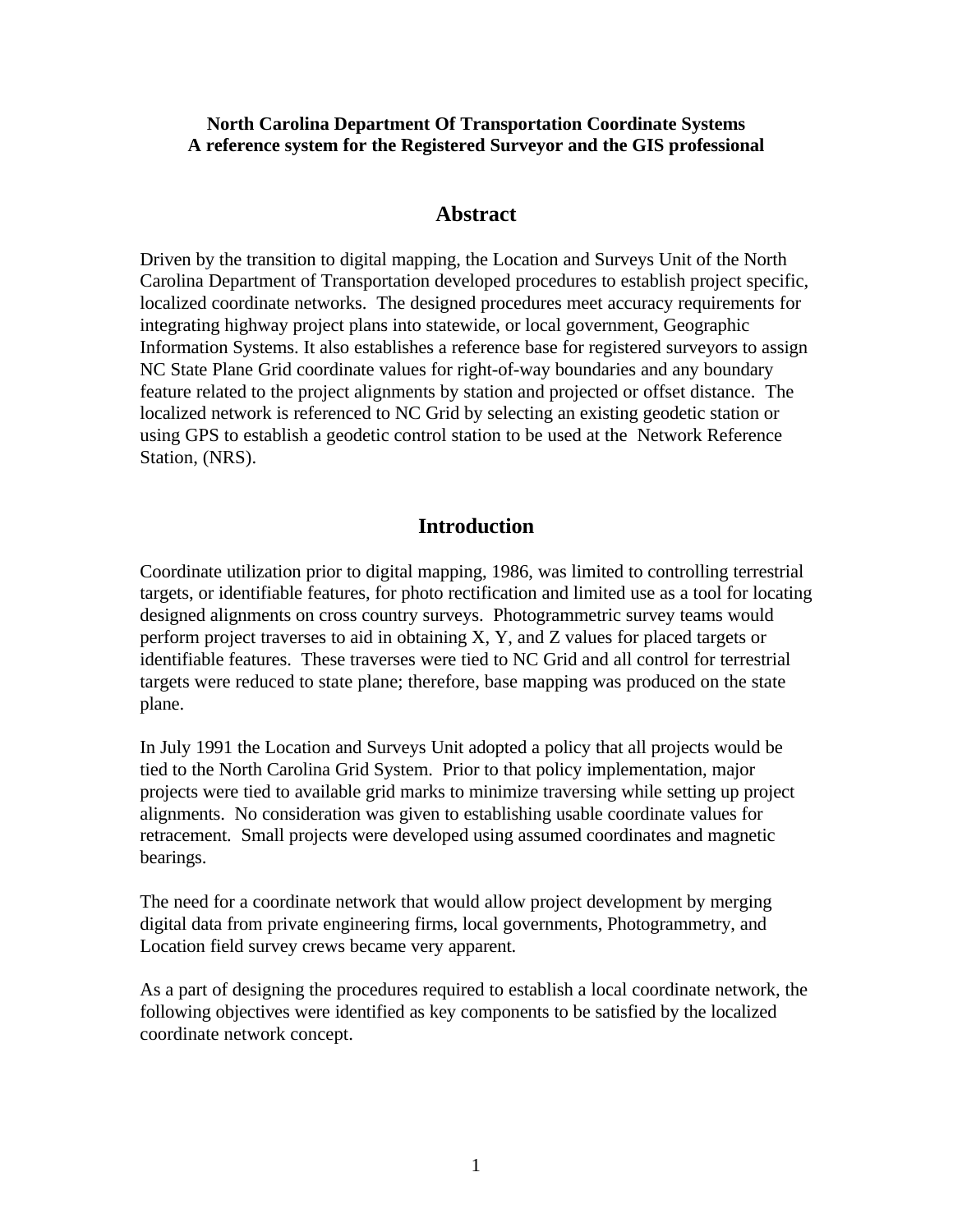Key Components:

- the ability to integrate multi-source digital data
- retracement of project alignment and right-of-way boundary
- matching adjacent projects
- sharing digital data with local government GIS and Planning Departments
- retracement of mapped boundary features by registered surveyors

## **North Carolina Geodetic Survey**

The NC Geodetic Survey (NCGS) had its inception in 1932 when O. B. Bester and George F. Syme, two North Carolina Highway Engineers, initiated the idea of a state grid system. These engineers hoped to reduce the large amount of computations needed to make accurate surveys of large areas. They presented their idea to Dr. O. S. Adams of the U.S. Coast and Geodetic Survey. Dr. Adams undertook a feasibility study for a state plane coordinate system utilizing the geodetic data derived from the National Network. As a result of his studies, the Lambert conformal conic projection was developed for those states with greatest extent in the East-West direction. The NCGS and NCDOT continue to be close partners in providing geodetic data to users.

The North Carolina State Plane is referenced to the Geodetic Reference System (GRS 80) ellipsoid with a mean radius of the earth of 6,370,944 meters. Published coordinates are based on the 1983 North American Datum. North Carolina uses the US Survey foot with a conversion factor of 3.280833333. The state plane network has a Central Meridian of 79 degrees 00 minutes West Longitude and North Latitude of Origin of 33 degrees 45 minutes. The state projection was made using the one-sixth rule with the southern standard parallel at 34 degrees 20 minutes and northern standard parallel at 36 degrees 10 minutes. This distribution of the scale factor provides for most areas of the state to exceed a ratio of 1:10,000 precision. Figure 1 is a graphic representation of the state plane.

## **NCDOT Coordinate Utilization**

Preliminary Mapping for Planning and Functional Design

Location and Surveys is teamed with Photogrammetry to provide base mapping for corridor selection, preliminary design, and providing geographic addresses for environmental and cultural resources. This data is used to prepare exhibits conveying project concepts to citizens along the project. These exhibits aid in soliciting public input into project planning.

In order to merge local government casdastral and GIS data this preliminary mapping must be on state plane. As a public service, Photogrammetry offers for sale, aerial and topographic mapping to private citizens and engineering firms necessitating the mapping be on state plane. This mapping is generated from high altitude flights and generally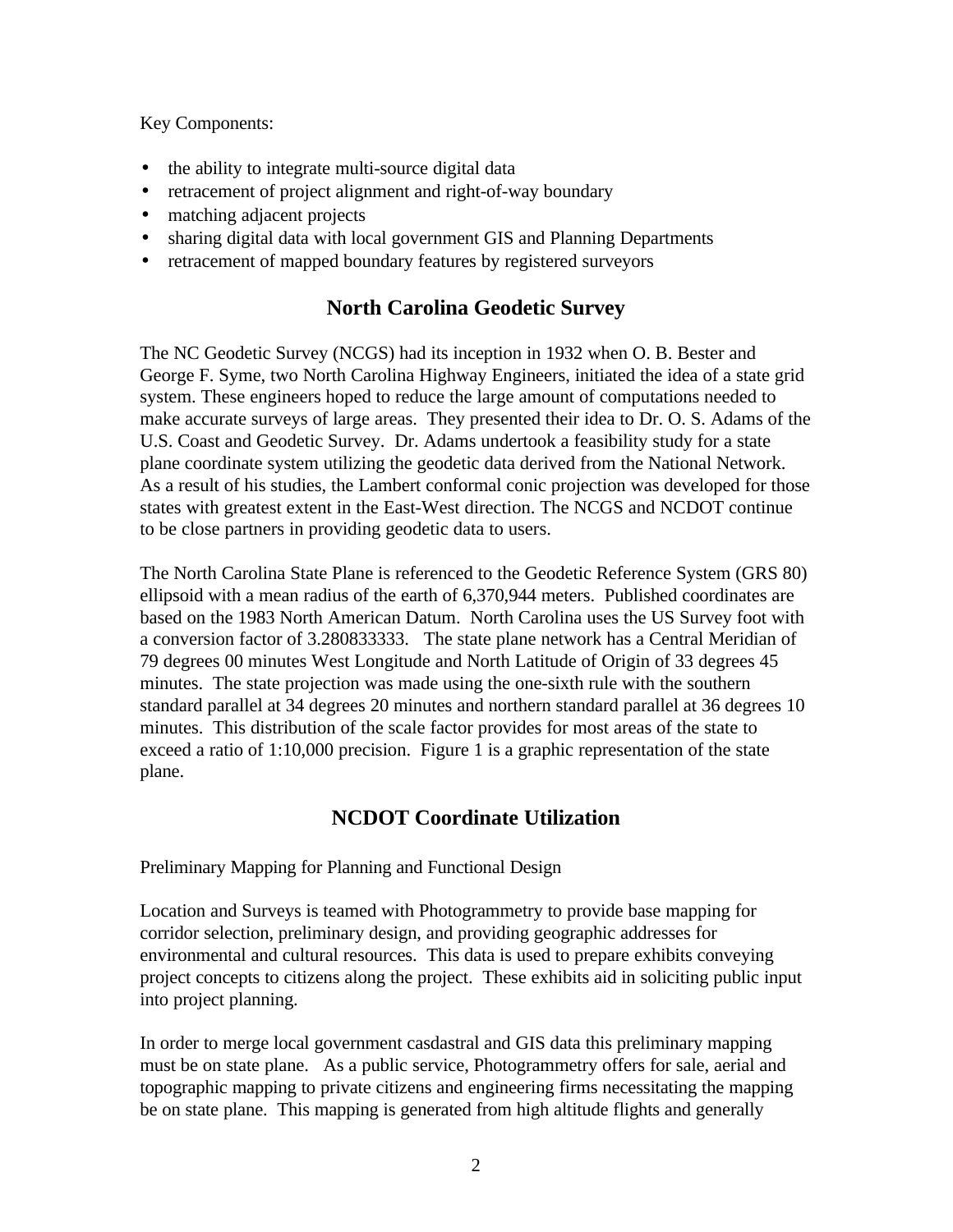covers large areas. The positional tolerance for topographic features on preliminary mapping does not meet the accuracy standards for plan sheet development; however, it is more than adequate for GIS applications.

Location and Surveys provide terrestrial targets with N and E values, on state plane (NAD 83), for Planning and Functional Design Mapping. The Z value for these targets is currently based on NGVD 1929.

Plan Sheet mapping for Right of Way delineation and Final Design

Base mapping provided to designers in developing plan sheets for right-of-way acquisition and project construction requires ground measurements. Property is purchased for rightof-way using areas computed from ground distances. Construction estimates are compiled and materials fabricated using dimensions from plan sheets. The demands for using ground distances dictates a coordinate network that allows project development utilizing ground measurements.

Base maps for plan sheets are compiled from low level aerial photography, using terrestrial targets tied to the project localized network. The difference in accuracy between planning and functional design mapping and plan sheet mapping will not allow for file merger. Therefore, having the planning and functional design mapping and plan sheets on slightly different datums does not generate problems.

# **Providing Ready Access to Private Users**

The North Carolina Legislature passed legislation in 1974 requiring that highway plans be recorded in local Register of Deeds Office's to provide access to local users. Highway plans did not include references to the North Carolina Grid; therefore, use of the data was limited to the ability to re-establish alignments from existing pavement or right-of-way monuments set during construction. The management of the Location and Surveys Unit was committed to providing local engineers and surveyors with a sound reference datum to effectively utilize the recorded plans. This commitment was reinforced by the State Board of Registration for Professional Engineers and Land Surveyors' ready acceptance of this method of reference.

Each project is tied to NC Grid and a Datum Description, Figure 2, is included on the recorded plans. The Datum Description provides the private users with all pertinent data needed to calculate a NC Grid value for alignments, right-of-ways, and boundary features tied to the project alignment.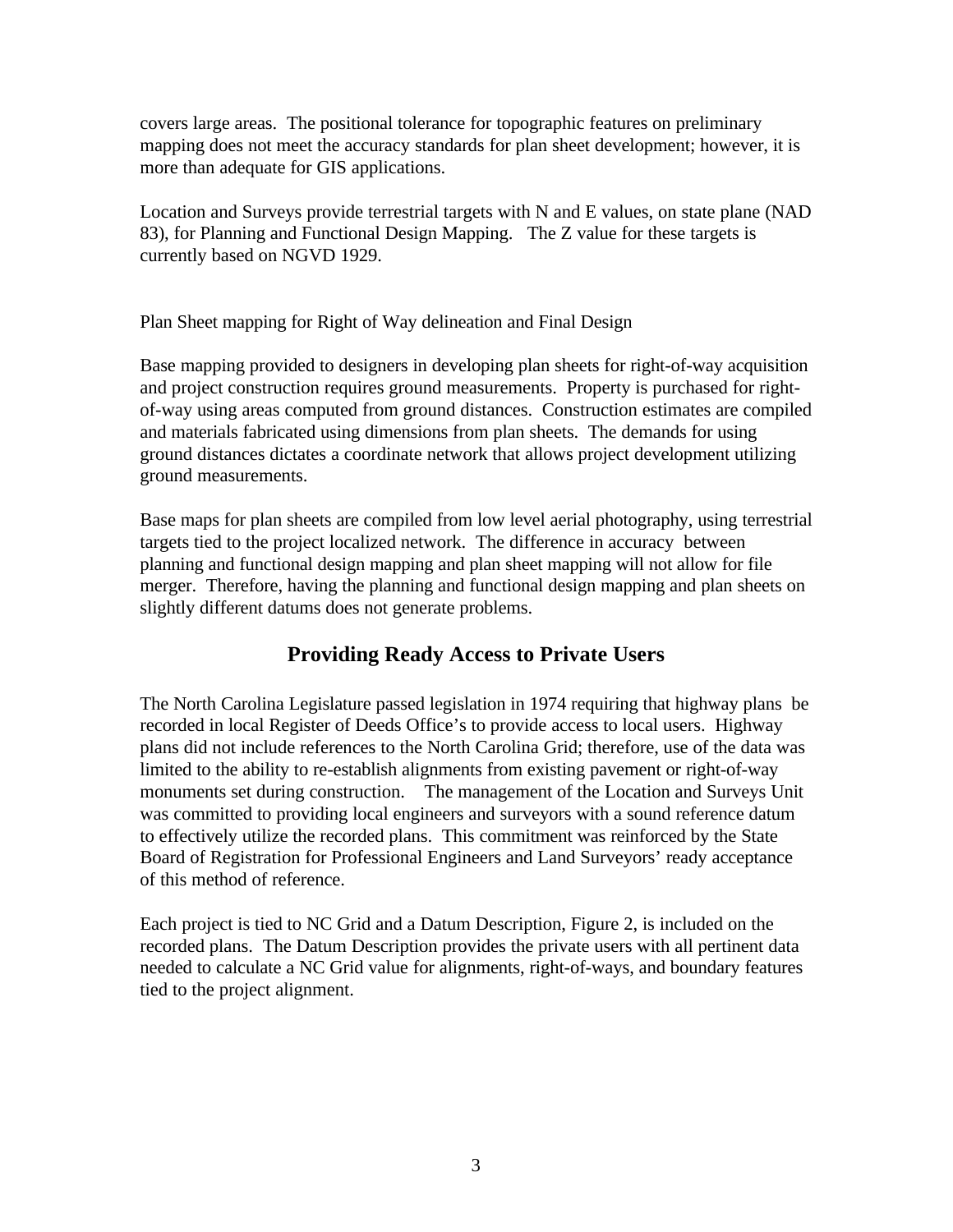## DATUM DESCRIPTION

THE LOCALIZED COORDINATE SYSTEM DEVELOPED FOR THIS PROJECT IS BASED ON THE STATE PLANE COORDINATES ESTABLISHED BY NCDOT FOR MONUMENT "B-2803 C-2" WITH NAD 83 STATE PLANE GRID COORDINATES OF NORTHING: 999020.219 ft. EASTING: 1378152.105 ft. THE AVERAGE COMBINED GRID FACTOR USED ON THIS PROJECT GROUND TO GRID IS: 0.999968993 THE N. C. LAMBERT GRID BEARING AND LOCALIZED HORIZONTAL DISTANCE FROM B-2803 C-2 TO -L- STA. 10+00 IS S 73 DEG 52 MIN 47.4 SEC W 960.14 ft. ALL LINEAR DIMENSIONS ARE LOCALIZED HORIZONTAL DISTANCES VERTICAL DATUM USED IS NGVD 1929

### FIGURE 2

# **Sharing Digital Data With Local Governments**

Using project specific localized networks minimizes the difference between the ground measurements and grid north and east values. This allows integration of multi-source data that is based on the North Carolina State Plane.

Several local governments, across North Carolina, have developed comprehensive Geographic Information Systems (GIS) based on North Carolina's grid plane.

These systems include casdastral data that can be integrated into preliminary mapping for transportation projects. This provides a low cost method of incorporating property lines, with ownership data, into preliminary mapping, providing the designer data needed to minimize impacts to cultural properties. It also helps to reduce the number of affected properties by providing the ability to design alignments relative to property lines, particularly on large tracts.

We in the Department of Transportation share customers with local governments and cost savings for us are enjoyed by mutual users. Using a project specific localized network keeps the delta north and delta east less than one meter, well within the accuracy requirements for local GIS integration. Local governments realize a major savings in electronic merger of digital right-of-way boundaries, from transportation plans, into their casdastral database.

## **Integrating Mapping Grade Survey Data**

Wetlands boundaries, surveyed using mapping grade GPS devices, are referenced to the planning and functional design mapping giving the designer the ability to use avoidance, the most desired method of wetland mitigation. This data is transferred to plan sheets to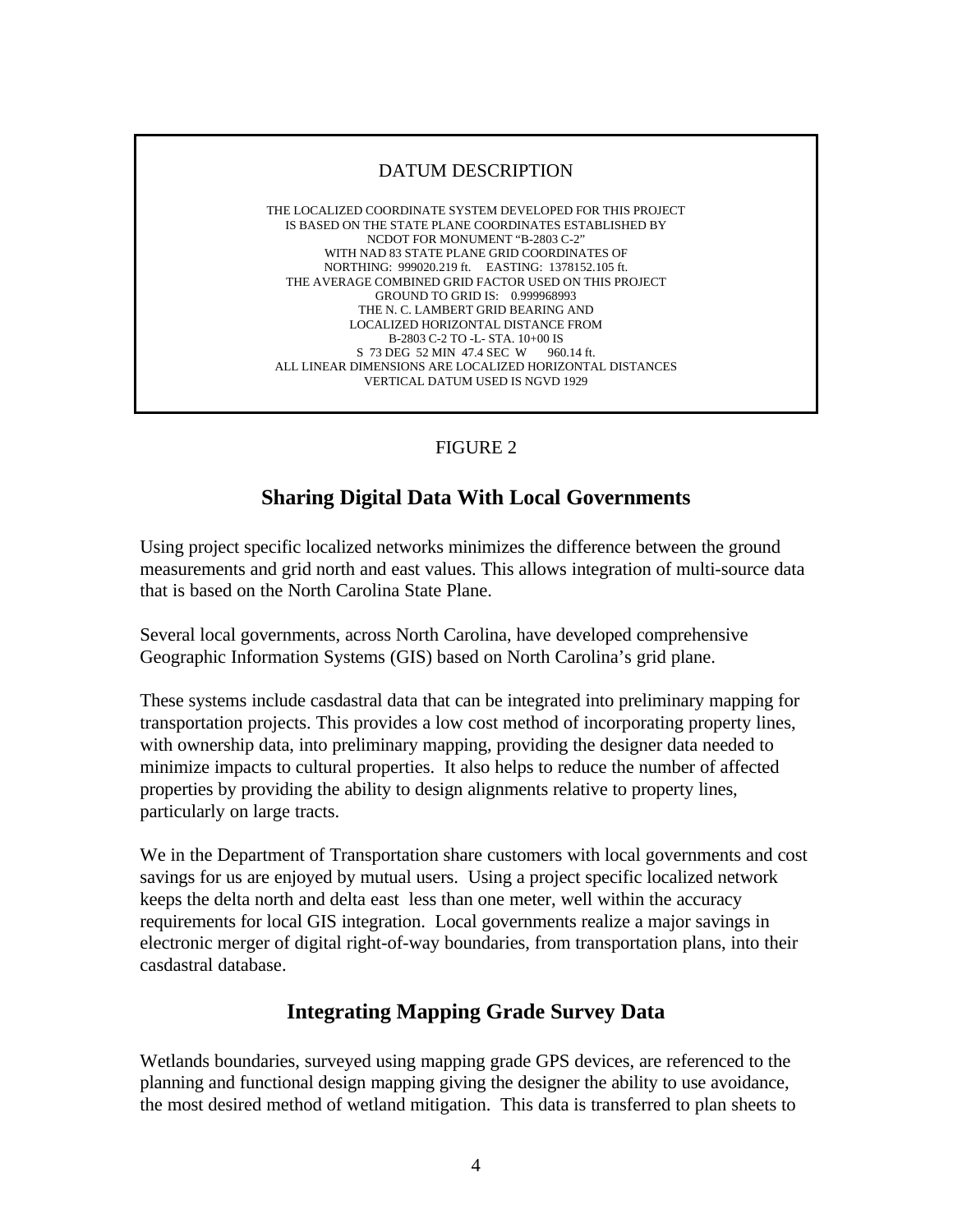aid in estimating project construction cost and in preserving wetlands that may be adjacent to the project.

Selecting a project specific method for localization allows for GPS Real Time Kinematic (RTK) Staking. This is a rather new use of GPS in NCDOT, but it appears to have great potential for pre-construction staking for Geological and Hydrological evaluation.

## Localizing a Project Control Network

The Localized Coordinate System involves establishing a control plane which relates all geodetic control points in proximity to the project by selecting one central control station, with NC Grid N and E values, as the Network Reference Station, (NRS), and determining a combined factor for the project. To minimize projection distortion, the NRS should be as central to the project as possible. A combined factor is the product of the scale and ellipsoid factors.

### **Projects Less Than 3 Miles (5 Kilometers)**

Project combined factors for projects less than three miles, 5 kilometers, can be calculated by averaging the scale factor for a station near the beginning, one near the middle, and one near the end. The Scale Factor for a control station is a function of its Latitude and may be obtained from North Carolina Lambert Conformal Conic Projection Tables or taken from the control station data sheet.

Computing a project ellipsoid factor requires using a median elevation rather than averaging the elevations of control stations in the network. Using the median elevation will minimize error from control stations being placed on hills or in valleys with substantial elevation differences.

The ellipsoid factor is computed using the following equation: NAD 83 Datum

$$
EF = R / (H + Geoid Height + R)
$$

R in North Carolina = 6370944 meters or 20,902,055.44 feet  $H =$  Elevation on Mean Sea Level (meters or feet) Geoid Height in North Carolina is approximately -33.0 meters Advisory Note: Assure all units are the same

Control Station Combined Factor is the product of the ellipsoid and scale factor.

Station Combined Factor  $=$  Station Ellipsoid Factor  $\bar{x}$  Station Scale Factor

Project Combined Factor = Project Ellipsoid Factor x Project Scale Factor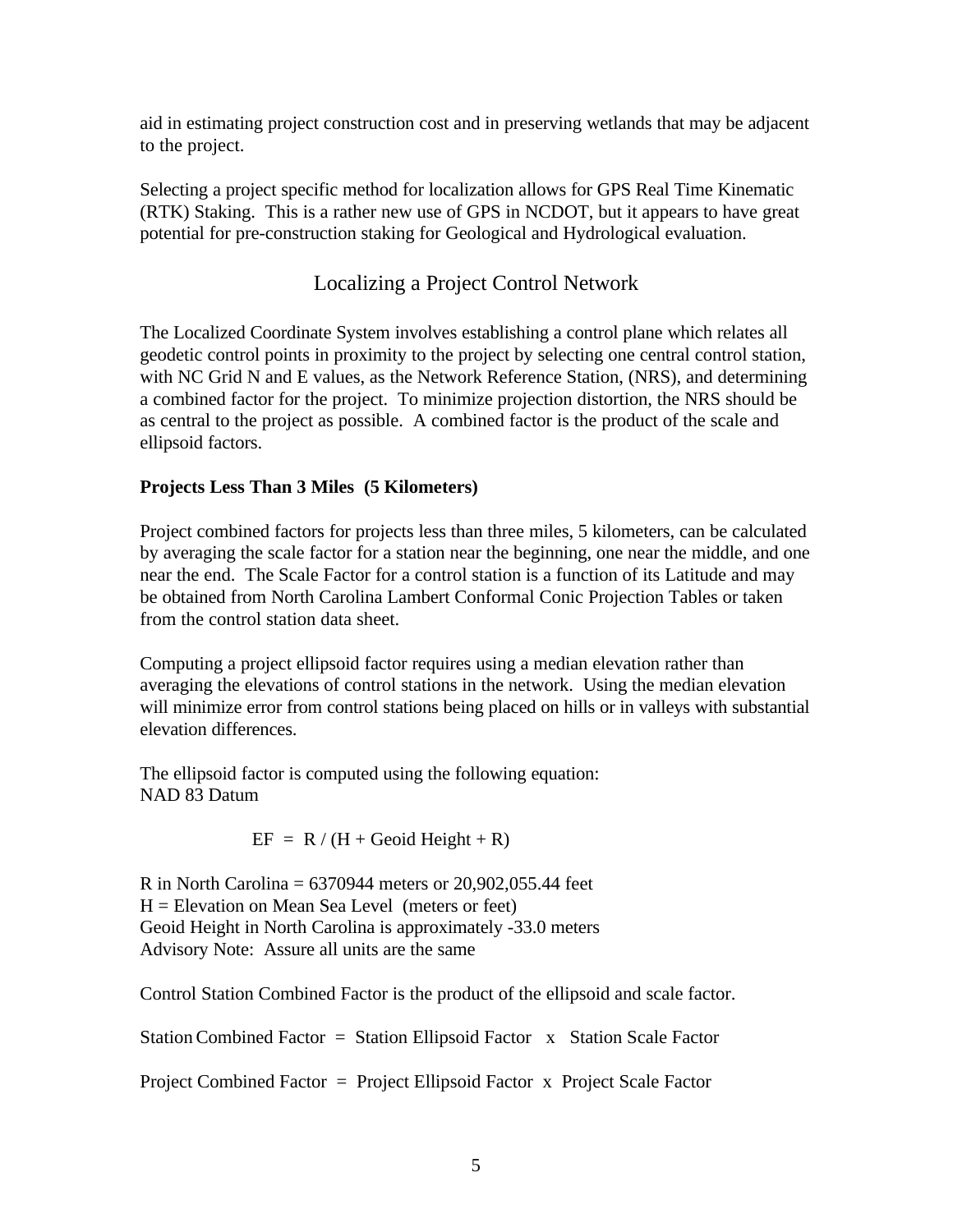Advisory Note: This is an approximate calculation, but well within the parameters of computations needed for project development.

#### **Projects Greater Than Three Miles**

Projects greater than three miles require a weighted average to determine the project combined factor. The weighted average is calculated by selecting the combined factor for a control station near the beginning of the project (a), one near the middle (b), and one near the end of the project (c). The factors are weighted by:

$$
\frac{a+4b+c}{6}
$$

This concept is typically known as the 1/6 rule and was used in determining the Northern and Southern Standard Parallels, (Figure 1) for the North Carolina projection.

#### **Localizing Control Stations Within the Network**

The Localized coordinate value for any station with known NC Grid N and E values can be determined by:

North  $_{local}$  = North  $_{NRS}$  + (North  $_{Grid}$  - North  $_{NRS}$ ) x (1/combined factor) Eq. 1

East  $_{local}$  = East<sub>NRS</sub> + (East<sub>Grid</sub> - East <sub>NRS</sub>) x (1 / combined factor) Eq. 2

North Grid and East Grid are the published grid values for the control station to be localized North<sub>NRS</sub> and East<sub>NRS</sub> are the published grid values for the Network Reference Station

## **Localizing a Project Control Network**

Project: US 421 relocation from I-77 to US 601 near Yadkinville, North Carolina The project is approximately 12.5 kilometers, on new location, beginning at the interchange of US 421 and I-77 at the west end, and tying to the existing US 421 near US 601 interchange on the east end.

The following tables is derived from GPS measurements. North and East values are in meters on the state plane, (NAD 83), Elevations are based on NGVD 1929.

| Station  | <b>North</b> | East       | Elevation | Combined          |
|----------|--------------|------------|-----------|-------------------|
|          |              |            |           | Factor            |
| R-2120-1 | 264113.168   | 448635.633 |           | 330.38 0.99994017 |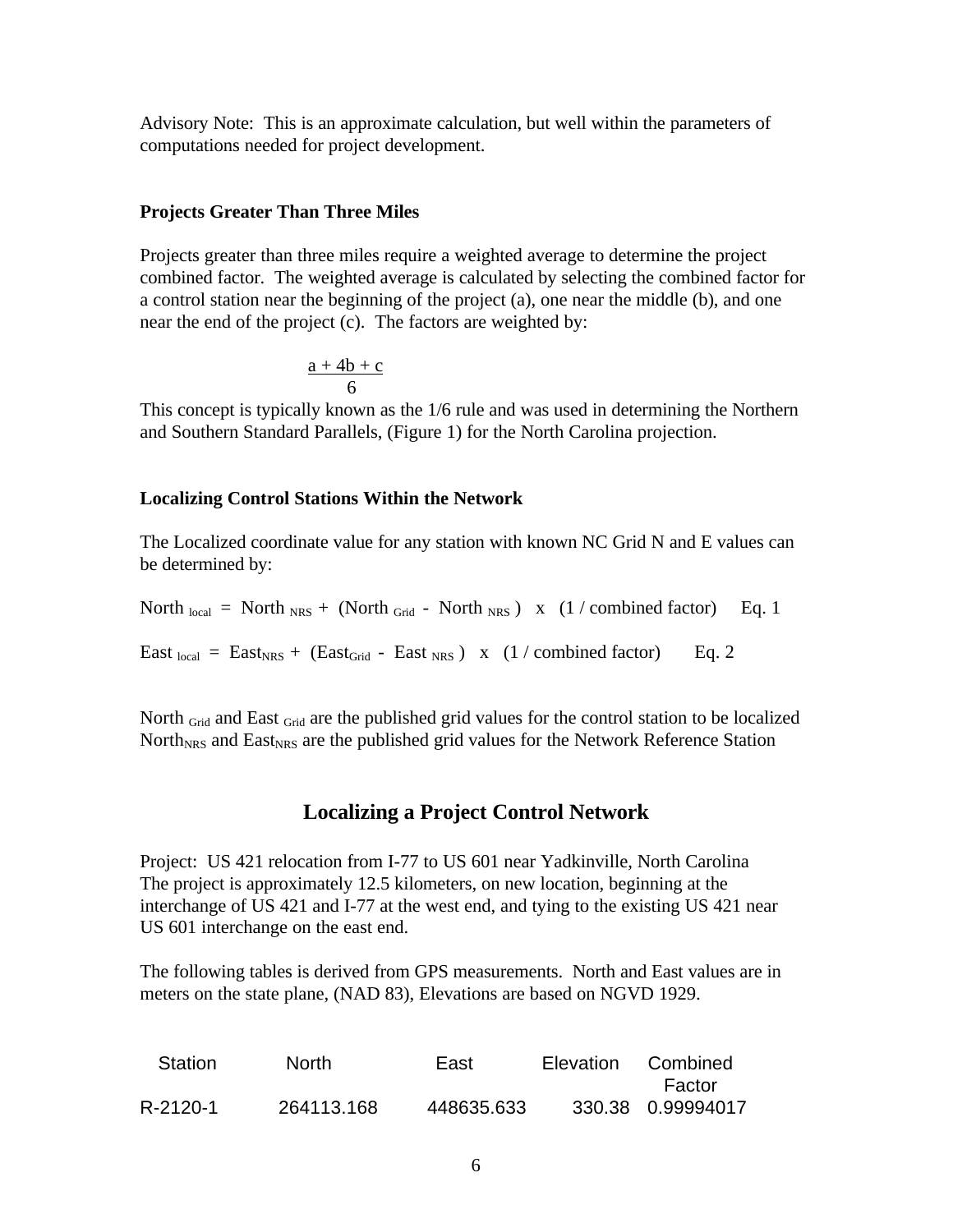| R-2120-2  | 264563.339 | 448642.861 | 332.62 | 0.99994089 |
|-----------|------------|------------|--------|------------|
| R-2120-3  | 263560.422 | 450154.859 | 313.51 | 0.99994157 |
| R-2120-5  | 264220.379 | 450947.609 | 320.04 | 0.99994215 |
| R-2120-6  | 263914.365 | 450935.707 | 315.81 | 0.99994208 |
| R-2120-7  | 264106.013 | 453015.022 | 302.82 | 0.99994466 |
| R-2120-8  | 263823.350 | 453199.446 | 301.82 | 0.99994416 |
| R-2120-9  | 263742.028 | 453802.981 | 298.34 | 0.99994453 |
| R-2120-10 | 263931.931 | 454055.785 | 300.15 | 0.99994471 |
| R-2120-11 | 263638.813 | 456679.304 | 291.42 | 0.99994549 |
| R-2120-12 | 263232.068 | 456464.528 | 281.67 | 0.99994605 |
| R-2120-13 | 264839.258 | 456128.727 | 295.36 | 0.99994772 |
| R-2120-14 | 264401.537 | 456121.705 | 301.51 | 0.99994570 |
| R-2120-15 | 264359.370 | 457861.667 | 272.92 | 0.99995016 |
| R-2120-16 | 264591.901 | 458068.828 | 285.89 | 0.99994869 |
| R-2120-17 | 264186.214 | 458423.726 | 279.68 | 0.99994871 |
| R-2120-18 | 264479.259 | 458333.352 | 290.89 | 0.99994765 |
| R-2120-19 | 264126.458 | 459007.174 | 262.60 | 0.99995127 |

Calculating the Project Combined Factor using 1/6 Rule

R-2120-8 was selected as the NRS due to its central location to the project and it was located well outside of the construction limits.

Project Combined Factor =  $0.99994017 + 4(0.99994416) + 0.99995127$ 6

Project Combined Factor = 0.99994468

#### **Localizing Control Station R-2120-1** Using Eq. 1 and Eq. 2

Selected NRS R-2120-8

North local R-2120-1 = North  $_{NRS}$  + (North  $_{Grid}$  R-2120-1 - North  $_{NRS}$ ) \* (1/combined factor)

North  $_{local R-2120-1}$  = 263823.350 + (264113.168 -263823.350) \* (1/0.99994468)

North  $_{local R-2120-1} = 264113.184$ 

East  $_{local R-2120-1}$  = East  $_{NRS}$  + (East  $_{Grid R-2120-1}$  - East $_{NRS}$ ) \* (1/combined factor)

East  $_{local R-2120-1}$  = 453199.446 + (448635.633 - 453199.446) \* (1/0.99994468)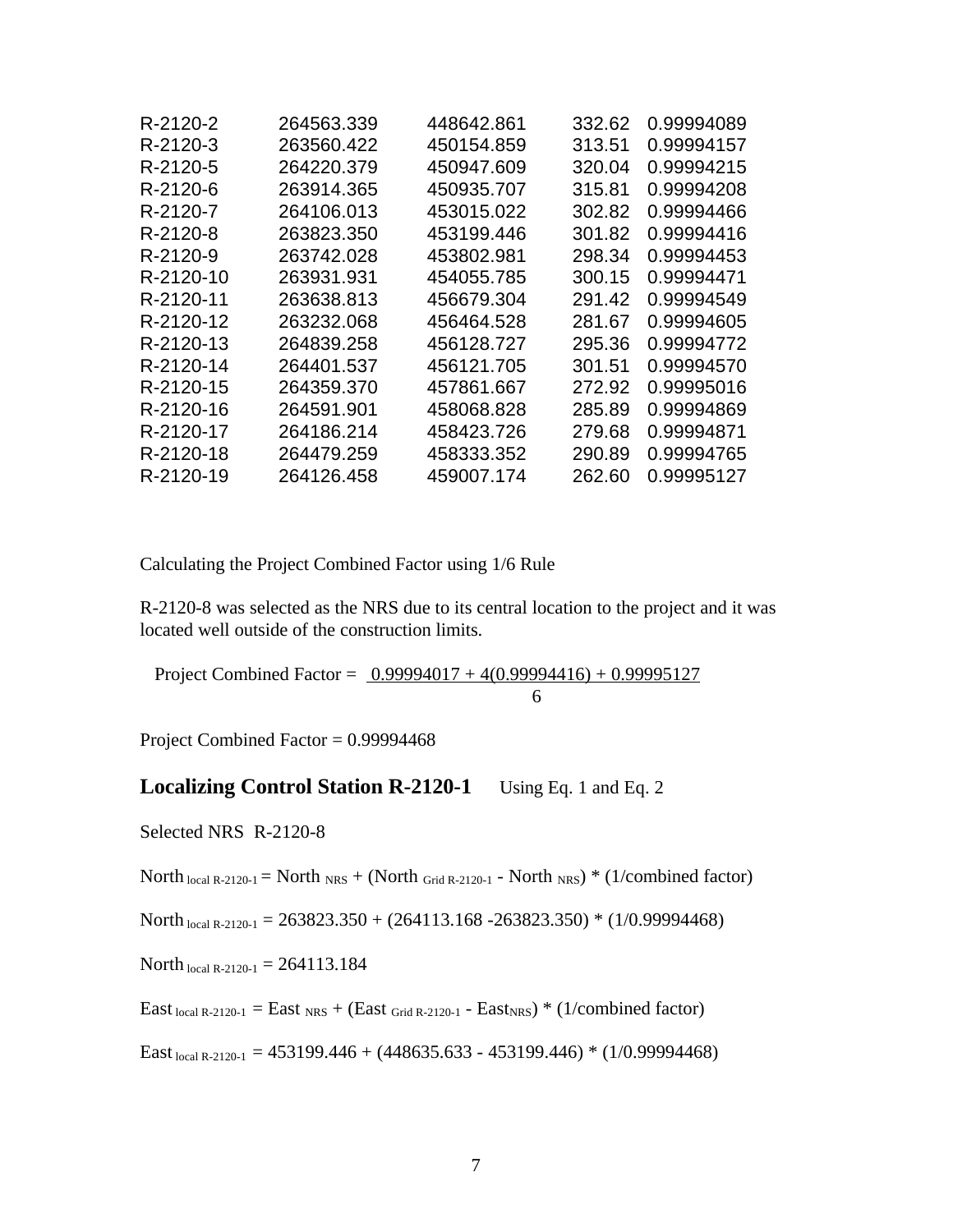East local R-2120-1 =  $448635.381$ 

The following table is a listing of the North Carolina grid north and east values, derived from GPS observation, and their relationship to the localized north and east values for this project. Advisory Note: this project is running west to east with less than 1 minute change in latitude; therefore, the greater difference in the localized values will be in the east.

| Station   | North Grid | East Grid  | North Local | East Local | Diff.<br><b>North</b> | Diff. East |
|-----------|------------|------------|-------------|------------|-----------------------|------------|
| R-2120-1  | 264113.168 | 448635.633 | 264113.184  | 448635.381 | 0.016                 | $-0.252$   |
| R-2120-2  | 264563.339 | 448642.861 | 264563.380  | 448642.609 | 0.041                 | $-0.252$   |
| R-2120-3  | 263560.422 | 450154.859 | 263560.407  | 450154.691 | $-0.015$              | $-0.168$   |
| R-2120-5  | 264220.379 | 450947.609 | 264220.401  | 450947.484 | 0.022                 | $-0.125$   |
| R-2120-6  | 263914.365 | 450935.707 | 263914.370  | 450935.582 | 0.005                 | $-0.125$   |
| R-2120-7  | 264106.013 | 453015.022 | 264106.029  | 453015.012 | 0.016                 | $-0.010$   |
| R-2120-8  | 263823.350 | 453199,446 | 263823.350  | 453199,446 | 0.000                 | 0.000      |
| R-2120-9  | 263742.028 | 453802.981 | 263742.024  | 453803.014 | $-0.004$              | 0.033      |
| R-2120-10 | 263931.931 | 454055.785 | 263931.937  | 454055.832 | 0.006                 | 0.047      |
| R-2120-11 | 263638.813 | 456679.304 | 263638.803  | 456679.497 | $-0.010$              | 0.193      |
| R-2120-12 | 263232.068 | 456464.528 | 263232.035  | 456464.709 | $-0.033$              | 0.181      |
| R-2120-13 | 264839.258 | 456128.727 | 264839.314  | 456128.889 | 0.056                 | 0.162      |
| R-2120-14 | 264401.537 | 456121.705 | 264401.569  | 456121.867 | 0.032                 | 0.162      |
| R-2120-15 | 264359.370 | 457861.667 | 264359.400  | 457861.925 | 0.030                 | 0.258      |
| R-2120-16 | 264591.901 | 458068.828 | 264591.944  | 458069.097 | 0.043                 | 0.269      |
| R-2120-17 | 264186.214 | 458423.726 | 264186.234  | 458424.015 | 0.020                 | 0.289      |
| R-2120-18 | 264479.259 | 458333.352 | 264479.295  | 458333.636 | 0.036                 | 0.284      |
| R-2120-19 | 264126.458 | 459007.174 | 264126.475  | 459007.495 | 0.017                 | 0.321      |

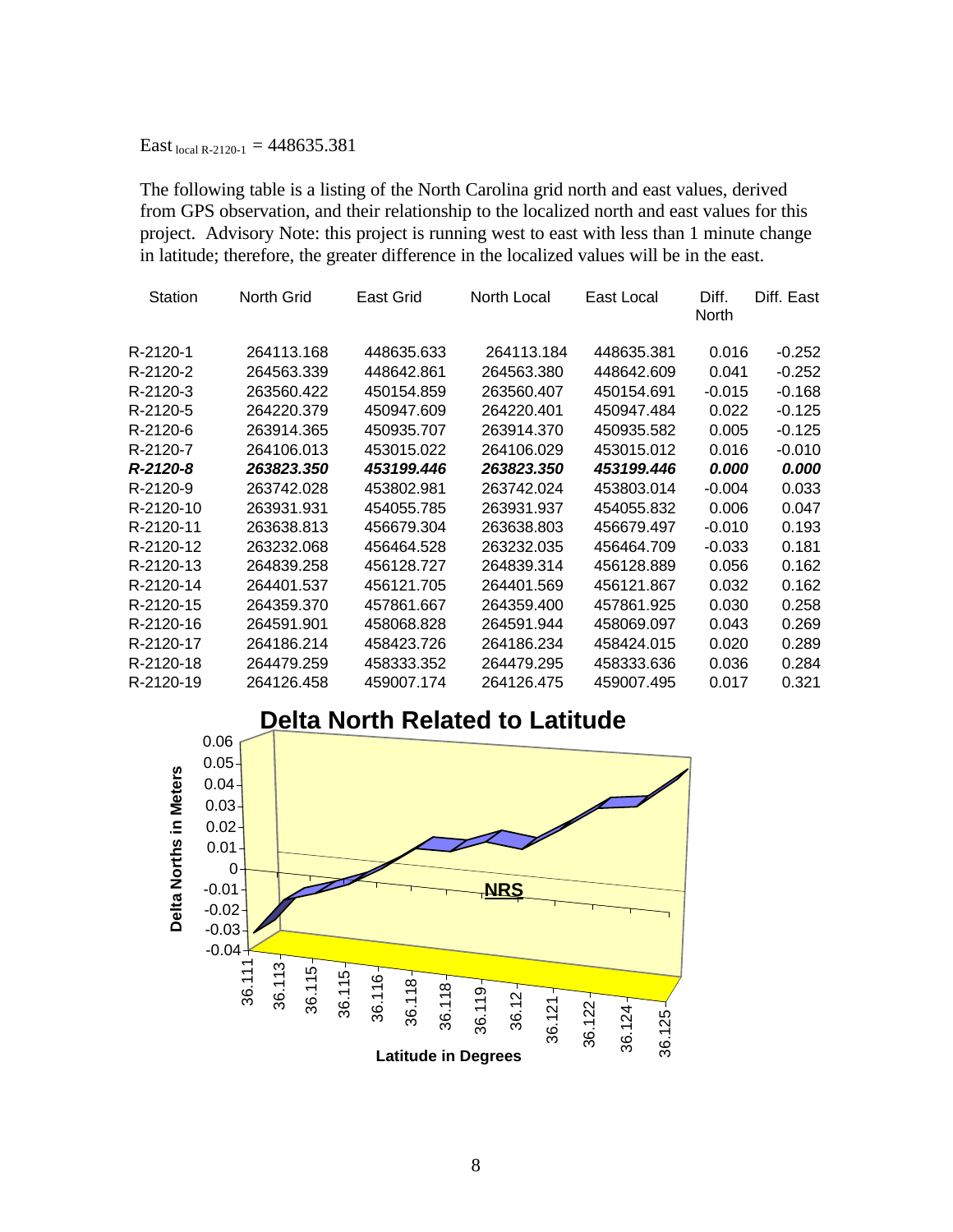

## **Assigning NC Grid N and E Values to Points With Known Localized Coordinates**

A key component of this procedure is to provide the local user the ability to relate boundary features to the North Carolina Grid for re-establishment and retracement. Any feature tied to the horizontal alignment can be assigned a NC Grid coordinate by calculating a localized coordinate value, then using the Project Combined Factor and the Network Reference Station to compute the NC Grid coordinates. The following equations are helpful in understanding this concept:

```
North GRED = North_{NRS} + (North_{LOCAL} - North_{NRS}) x Combined Factor Eq. 3
East _{GRID} = East<sub>NRS</sub> + (East<sub>LOCAL</sub> - East <sub>NRS</sub>) x Combined Factor Eq. 4
Example: Assigning NC Grid values to a control station with known Localized values
```
NRS = R2120-8 Grid coordinates N 263823.350 E 453199.446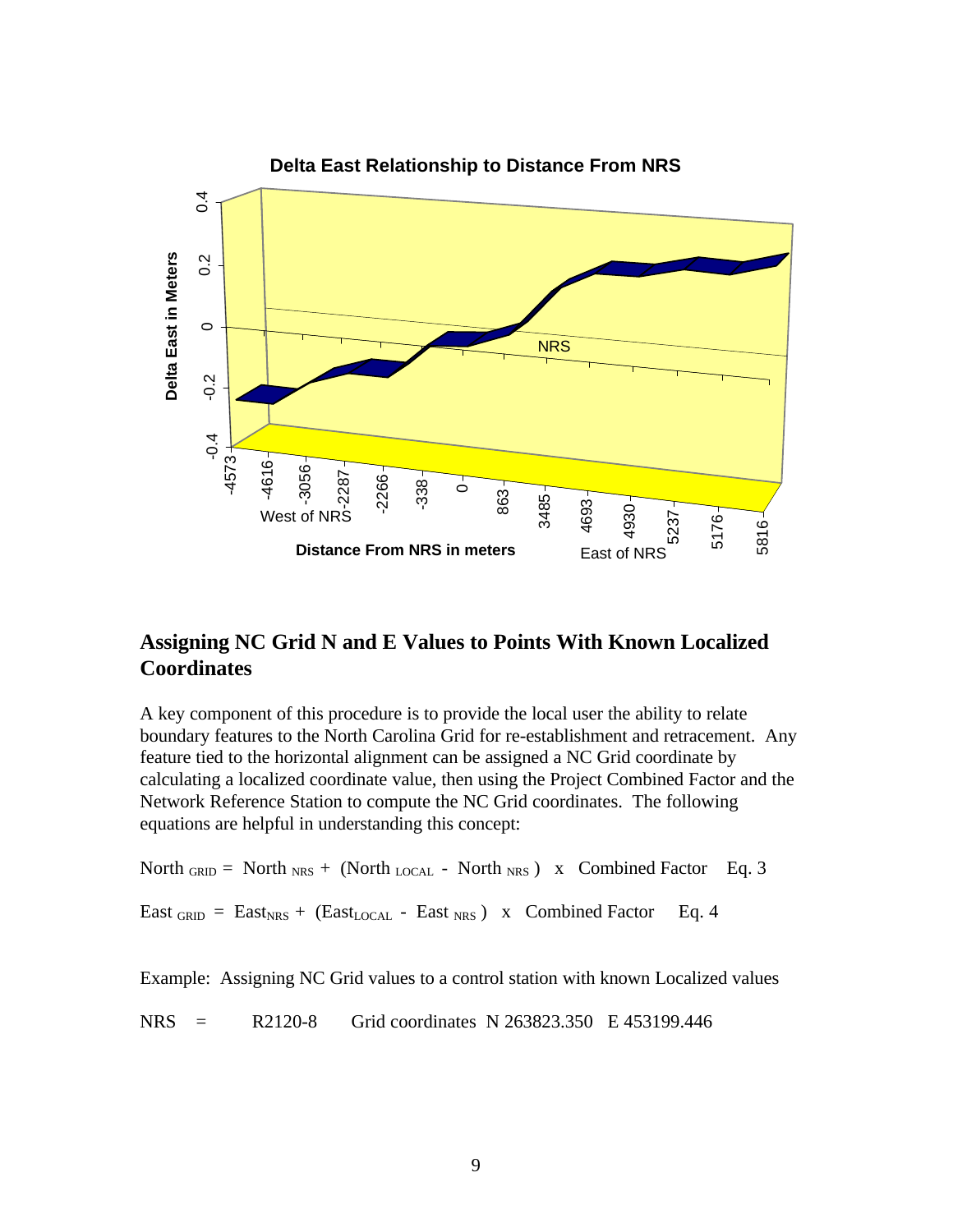Localized coordinates for R-2120 baseline point BL-83

BL-83 Localized coordinates N 264080.390 E 460004.294

North  $G_{RID} = 263823.350 + (264080.390 - 263823.350)$  x 0.99994468 North  $_{\text{GRID}} = 264080.376$ 

East GRID =  $453199.446 + (460004.294 - 453199.446)$  x 0.99994468 EastGRID **=** 460003.918

## **Baseline Traverses**

Pairs of GPS control stations are placed along the project corridor at approximately 1.5 kilometers intervals. These control stations are a part of the project control network and are assigned localized N and E values.

Control traverses are located along the preliminary alignments to develop a baseline network for gathering project data and staking out the final alignment and right-of-way boundary. The baseline traverses are tied to the GPS control stations, providing intermediate position and azimuth checks.

The baseline traverses are adjusted to the localized control stations using least squares adjustments. This is a network adjustment using all traverses and restricting the GPS control stations. This network adjustment eliminates intermediate errors that would occur if independent adjustments were made at each GPS control station.

# **The integrity of measurements along the baseline is maintained by comparing observed ground distances with ground distances computed from localized and grid N and E coordinate values of the GPS control stations**

To minimize differences in actual ground distances measured along the surface of the earth, calculations are made to insure the 1:X ratio of measured ground distances to computed ground distance exceeds 1:40,000. This calculation is made by computing a combined factor for the line between a pair of GPS control stations and calculating the ground distance, from grid values. Compare this calculated distance with the localized distance between the two control stations to obtain the ratio. If the difference does not exceeds 1:40,000 an analysis should be made to determine if selecting another NRS would meet this criterion. Using the farthest control stations from the NRS the following calculations demonstrates this process: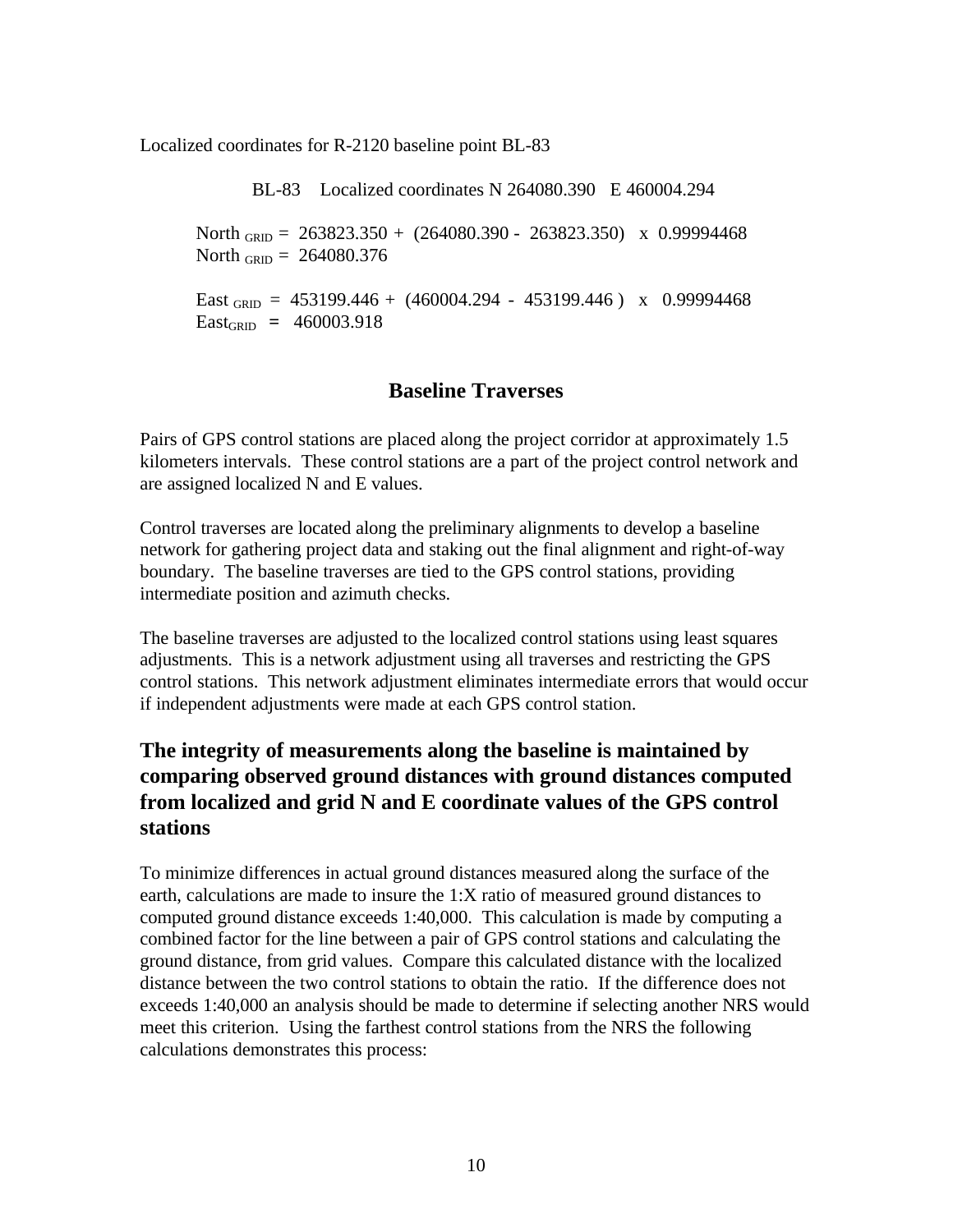The combined factor for  $R-2120-18 = 0.99994765$ The combined factor for R-2120-19 =  $0.99995127$ 

The average combined factor for this line  $= 0.99994946$ 

The Grid bearing and distance from R-2120-18 to R-2120-19 is N 62 degrees 21 minutes 51.3 seconds W 760.595 meters

The localized bearing and distance from R-2120-18 to R-2120-19 is N 62 degrees 21 minutes 51.3 seconds W 760.637 meters

The ground distance, computed from grid values, from R-2120-18 to R-2120-19 using the line combined factor is :

760.595/0.99994946 = 760.633 meters

All things perfect, an observer on R-2120-18 should detect a 0.004 meter difference between the measured distance and the localized distance to R-2120-19. This error yields a 1:X ratio of 1:190,000.

#### **Field Checks**

To confirm the procedure, Baseline Point Number 83 was selected to convert the localized coordinate values to grid. Localized values were assigned by a least squares adjustment of the project control traverse. Point Number 83 is 6.8 KM east of the NRS for this network.

Localized values for Point 83 BL - 83 N 264080.390 E 460004.294

GPS observations were made on Point BL-83 with following results:

NC Grid values from GPS tie BL - 83 N 264080.372 E 460003.879

Grid coordinates were calculated using Eq. 3:

North  $G_{\text{rid}} = 263823.350 + (264080.390 - 263823.350)$  x 0.99994468

Ease <sub>Grid</sub> = 453199.446 + (460004.294 - 453199.446) x 0.99994468

| NC Grid values from localized |  | BL-83 N 264080.376 | E 460003.918 |
|-------------------------------|--|--------------------|--------------|
|-------------------------------|--|--------------------|--------------|

Differences delta N 0.004 delta E 0.039